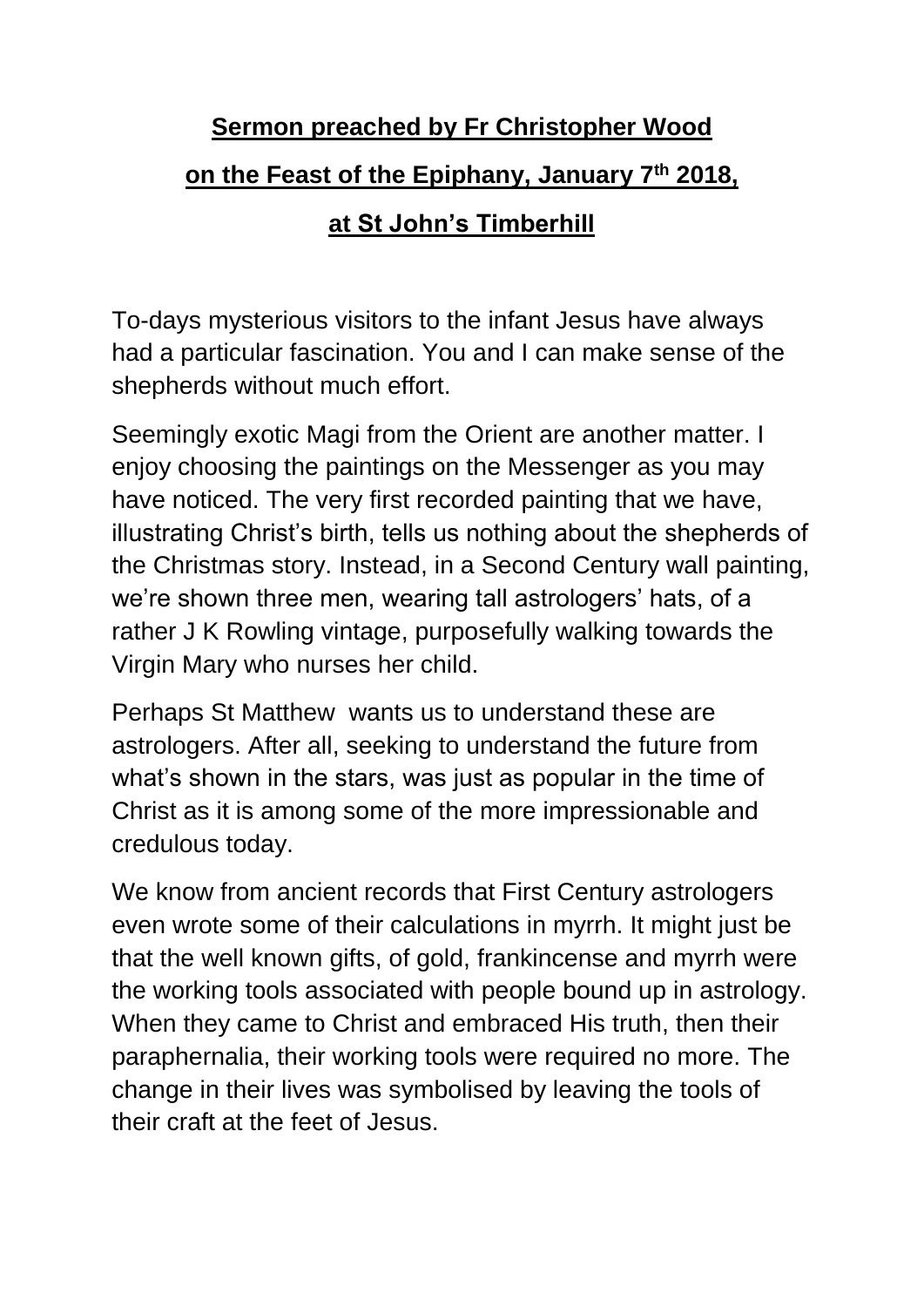The story we celebrate today is one of changed lives. As Christians through the ages, meditate on the coming of these Magi, so they hear the call to a new way of life. Our first reading, tells us how the Prophet Isaiah speaks of a time when kings will come from the most far away parts of the world to worship the true God.

How natural for us, then, to hear in the Epiphany story Christ drawing towards Him even the most powerful people in the world. Even kings have to change their ways and, as the story tells us, to return by another route. TS Eliot puts it so well in his famous poem *The Journey of the Magi*:

*We returned to our places, these kingdoms,*

*But no longer at ease here, in the old dispensation,*

*With an alien people clutching their gods.*

Once they, and you ,and I have encountered the Christ Child we can never again comfortably revert to our old way of doing things. We have seen the true meaning of life. Life no longer looks the same. Our consciences are troubled. We can ignore those feelings; we can suppress them. But, the underlying truth remains all the same and it cannot be changed because truth is exactly that. Often as inconvenient as it is beautiful. It depends where you are standing.

Now, those truth seekers from the East have a big appeal when it comes to illustrating the Christmas message.

As we see so frequently on our Christmas cards countless artists, since that first early wall painting, have set out to paint the Magi coming to Bethlehem. Kings in rich robes, accompanied by expensively-dressed retainers and wellupholstered camels, kneel before the child. For Jesus Christ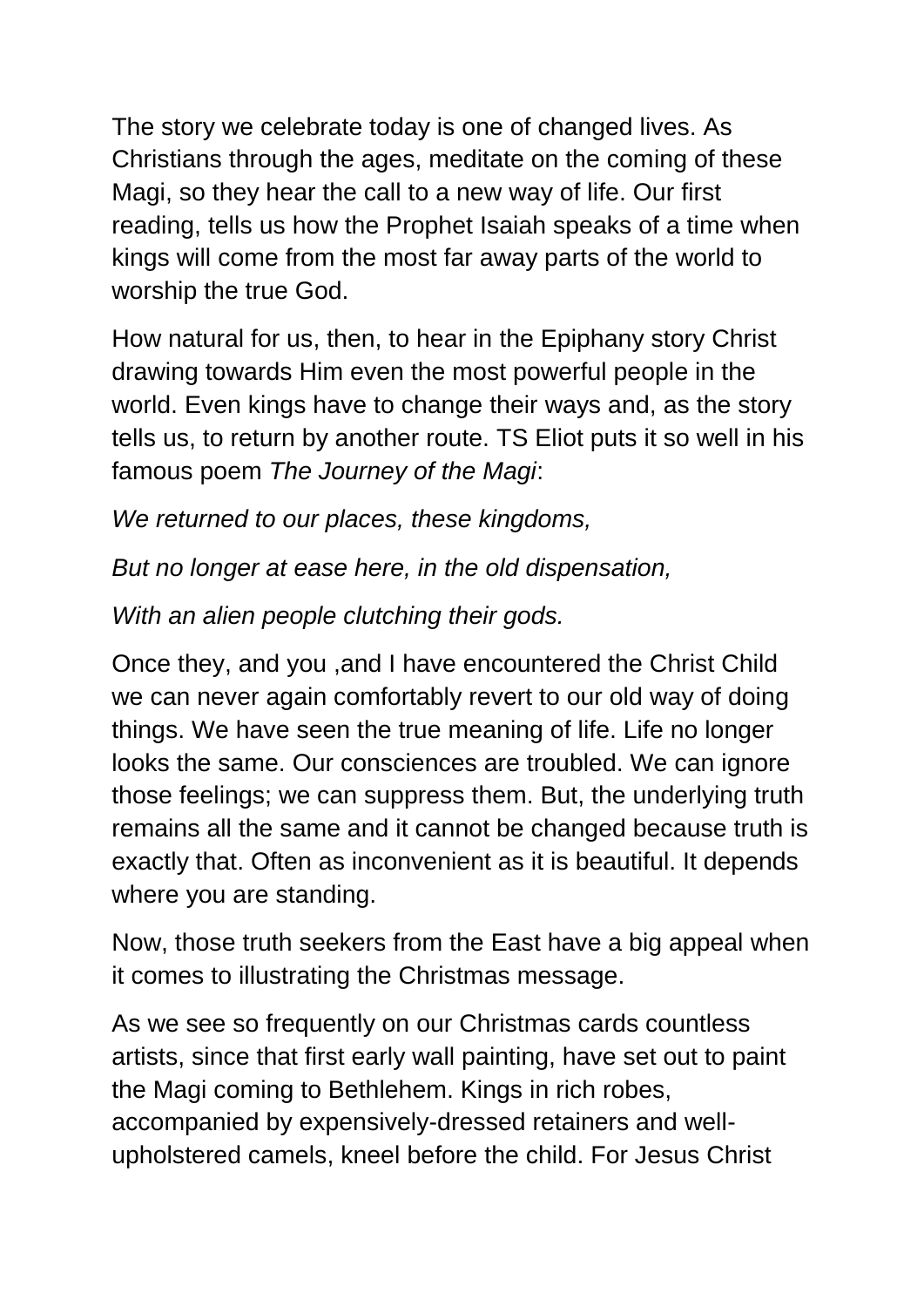nothing but the best will do. The most powerful in the world bend their knees to Him and put everything they have at his disposal. For generations of great painters Epiphany was a call to refocus on our sense of values. Everything we human beings are and have is to be subject to Christ. Indeed, some of the great Florentine painters even gave one of the Wise Men the face of a well-known Medici nobleman while the faces of the retinue were those of the Medici household. The idea still works. You and I are to see ourselves in every such painting of the adoration. We are invited to adore at Epiphanytide, just like those wise men and to consider what we might want to lay down. The year ahead offers re-evaluation for everyone. What am I carrying that is precious and of value but actually not as vital and important as I once thought? What might I change with the Lord's help?

The danger is that we only pay lip service to such a notion. We consider, with little if any desire to really change. King Herod pretended to want more information to worship the newly born king when all he really wanted was to do away with Jesus as quickly as possible.

Perhaps some in church this morning know the famous painting of the Magi by Peter Brueghel, which hangs in the National Gallery in London.

It is almost a parody on the beautiful paintings of the Epiphany scene that hang near to it. All the traditional figures are there, but now the kings look almost grotesque. It is as if they are going through the motions of worshipping Christ but believing not a word of it. The onlookers in the picture seem to look enviously at all the wealth the kings bring with them. One spectator even wears fashionable late medieval rounded spectacles so that he can see them better.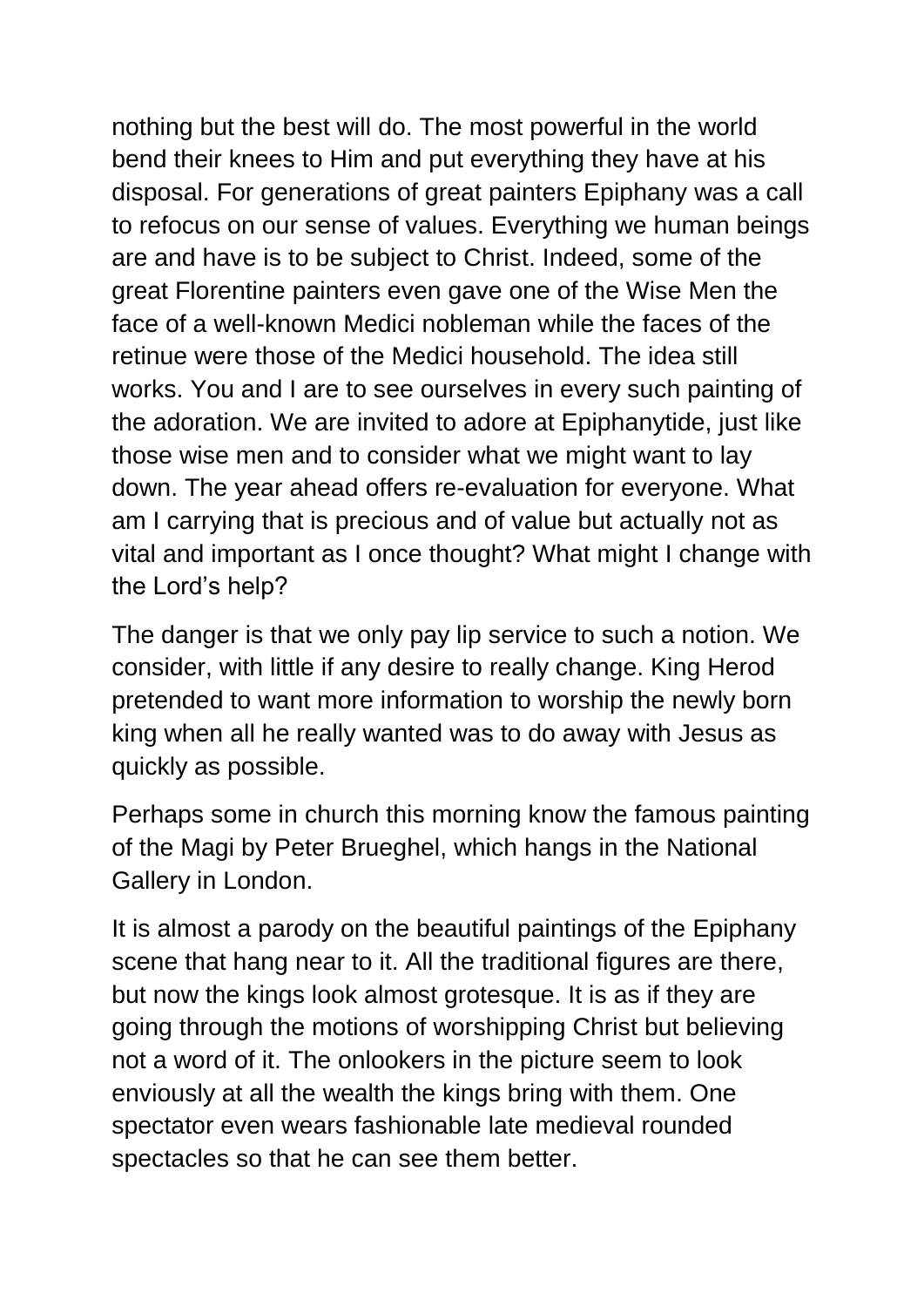The kings are accompanied by tough and violent looking soldiers. The Infant Jesus seems to turn away in horror from those who are supposed to be gathered there in adoration and wonder.

Jesus radiates glory and you and I all too often see that His kingdom challenges the standards that we have become happy and familiar with. Breughel painted his Adoration scene at a time when the Ruler of Spain was about to unleash the most terrible violence upon the people of the Netherlands. No wonder, then, that Breughel was cynical about powerful monarchs pretending in Herod like cynicism, to bow their knees before the reign of the God of peace.

The relationship between politics and hypocrisy and what people say and what they actually mean…………….We have invented nothing new even in our own Donald Trump era.

Epiphany calls us to value Truth. Those early Magi travelled from afar in search of real truth. When they found that truth in Christ Jesus, they were transformed by what they found. Their lives were changed. That very early wall painting I mentioned shows three Magi walking towards Christ and His Mother. Perhaps the clue to understanding that picture is the fact that it is painted on the walls of a catacomb, the place where early Christians buried their dead.

And now you and I are walking not towards Bethlehem but rather on the journey we have in fact always been on, towards Christ the Lord who will one day be judge both of the living and the dead.

If that be so, and it is so, then you and I must walk both with eagerness and with integrity. We must offer lives that are shaped by our quest, by the grace of the Lord Jesus whom we